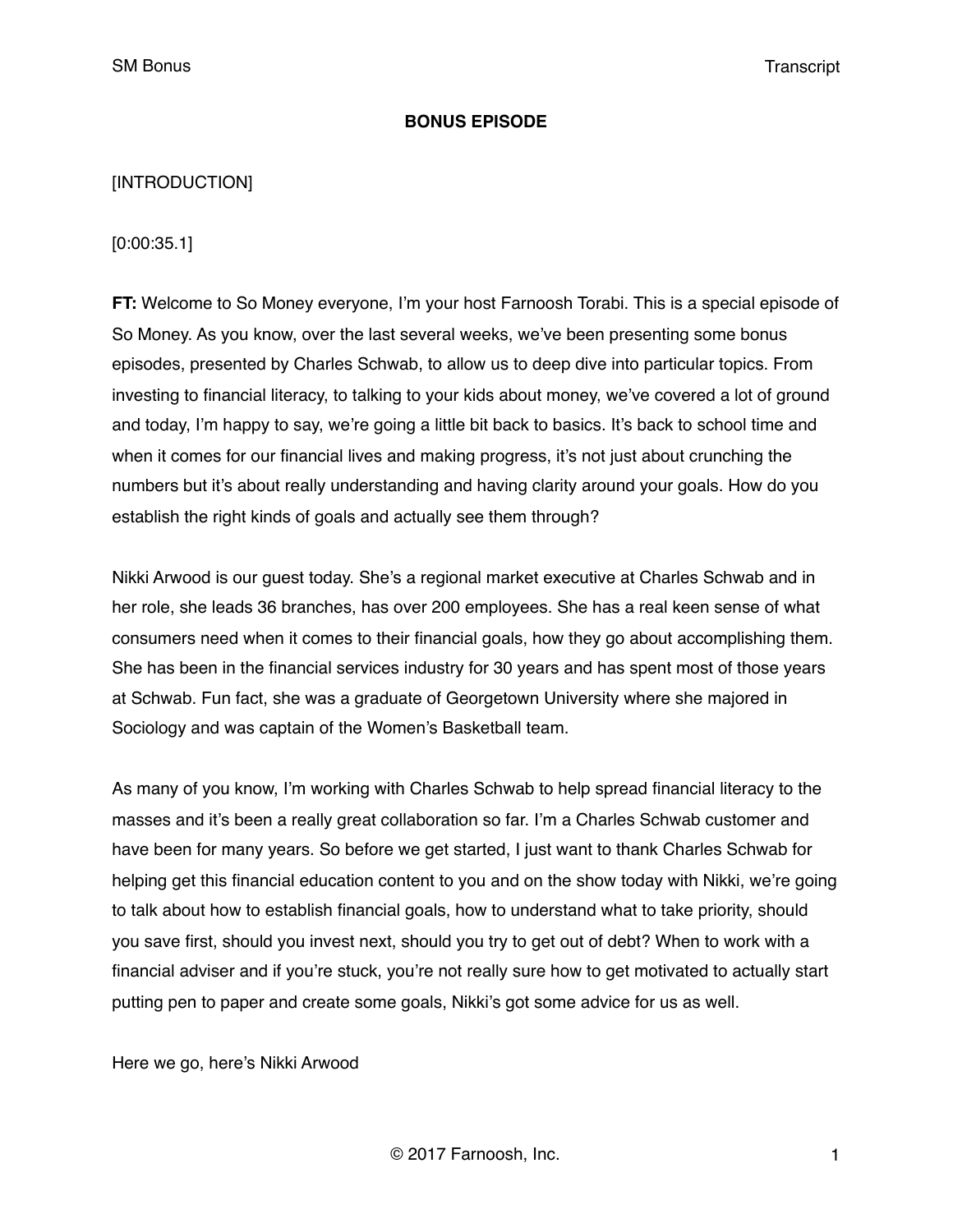# [INTERVIEW]

**FT:** Nikki Arwood, welcome to So Money, thank you for joining us.

[0:02:31.8]

**NA:** Thank you so much for having me.

[0:02:32.5]

**FT:** I feel like today's episode is going to be kind of like going back to school, it's also back to school for a lot of parents and kids and this is going to be going back to school financial style and I think it's important sometimes to kind of go back to basics and talk about – when you're talking about how to enhance your financial life, sometimes it's important to review some of the basics like how to set a goal and achieve it, how to seek the proper help, how to identify needs versus wants. So thank you for coming on and giving us that opportunity.

How do you recommend that we begin to firstly, identify our financial goals? I know a lot of our listeners, they write in and they – they're very ambitious, the so money listenership. You know, they want to, in some cases, get out of debt, save more, invest better, buy a home, start a family, all at the same time. So where do we begin if we feel a little overwhelmed with all of the things that we'd like to accomplish which of course carry price tags?

# [0:03:36.6]

**NA:** Well great question Farnoosh, to me, whether going through this process myself, really, with our clients, I think setting goals can be the most fun part of getting on top of your finances. It really is the opportunity and the time to evaluate and really line up your priorities and quite frankly, dream a little, think about what you want. Everyone's different in terms of how they might prioritize a goal but it's important to identify what those are and take a look really not just in the near term but in the distant future as well. Is it a house, is it starting a new business, do you want to travel, do you imagine switching jobs, do you want to go to graduate school? Really thinking beyond sort of your day to day issues and really set your sights in larger goals.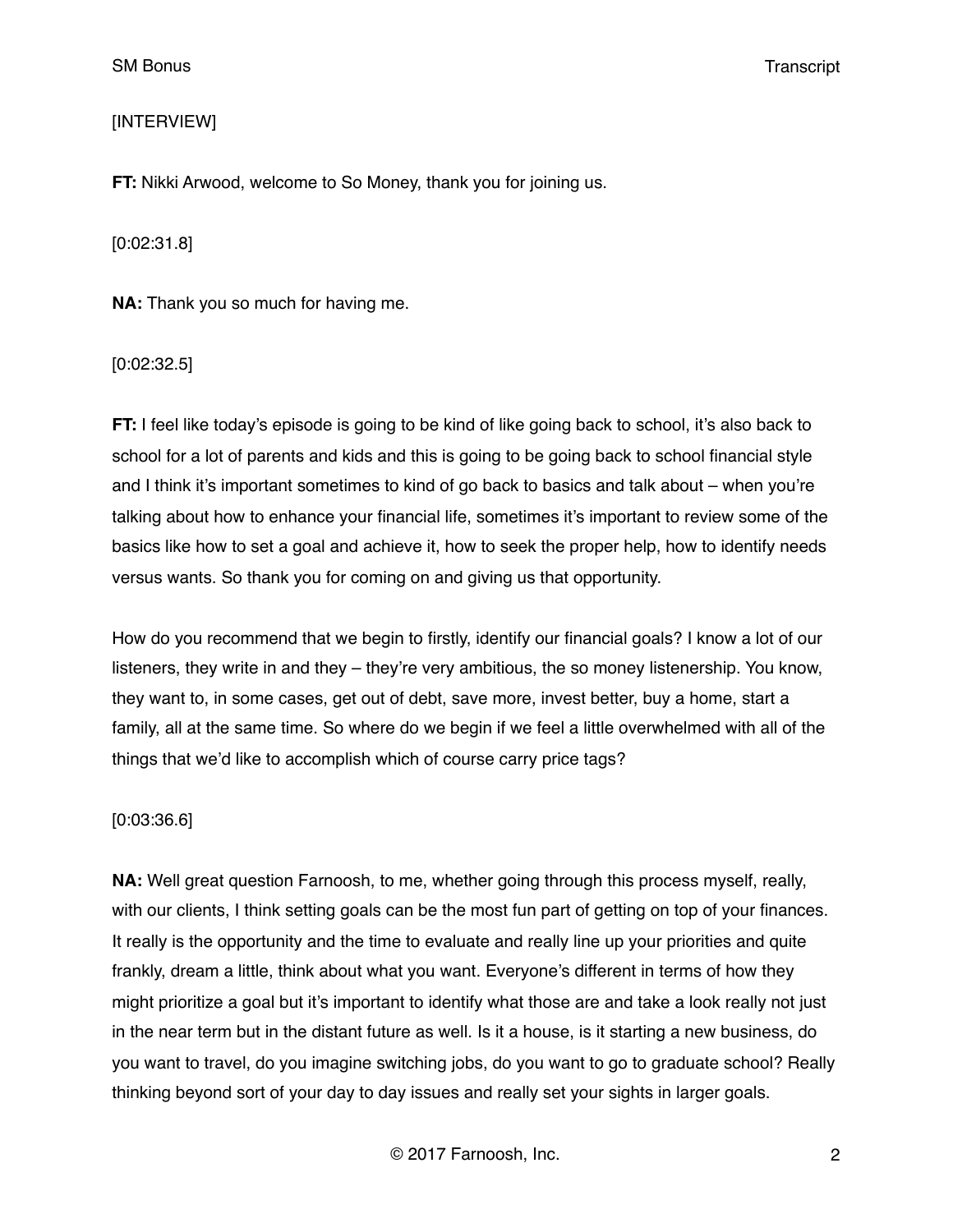For me, my primary goals early on where really my kid's college education and my own retirement. My parents came from very modest means. They grew up in south Dakota. My father was actually a jazz musician and I could go on for long period of time talking about how he had to plan and set financial goals for himself wanting to realize that passion, he really struggle for long period of time.

My mom was an educator. They had five kids in five years and my earliest memories of my mom, I knew a primary goal for her was that her five kids would go to college and that my parents had decided that it was their philosophy that they were going to fund it. They sacrificed a great deal to make that dream a reality. They instilled that in me as well so when I was in my early 20's and starting a family I thought about really what my priorities were and I mapped out a plan to make it happen. Kid's education was definitely a primary driver for me.

So how do you get started? I mean, there's a couple of things that I would certainly recommend. The first one, put your goals on paper. It does sound like it's a simple thing but quite frankly, until you really put them down and start to commit to them, I'm not sure how they really turn into reality. So put them down. You've got to think of the goals, I think in almost buckets. There are certainly some very short term goals you can take a look at, you know, one year or less.

Maybe building up an emergency fund for yourself, getting rid of your debt, maybe buying a car? But something that you can actually accomplish in the short run. Maybe some medium term goals or one, I would try and keep them as focused as possible and maybe focus on one primary. Three to five years maybe in length. Maybe it's a down payment on a home or maybe a vacation. Long term, 10 years or longer. Maybe childhood education, or early retirement like in my scenario. Make it big but don't get carried away, right? Something realistic and attainable.

You can always add more goals as you go. Your life might – you'll certainly go through life changes and circumstances change. But the point is really to work though something tangible. You know, I'm in my 50's now and my daughter graduated last year from college and she's out on her own and my son is a sophomore in college now, he's my youngest. I'm in the process now of getting married in the end of October and quite frankly, that has made me take a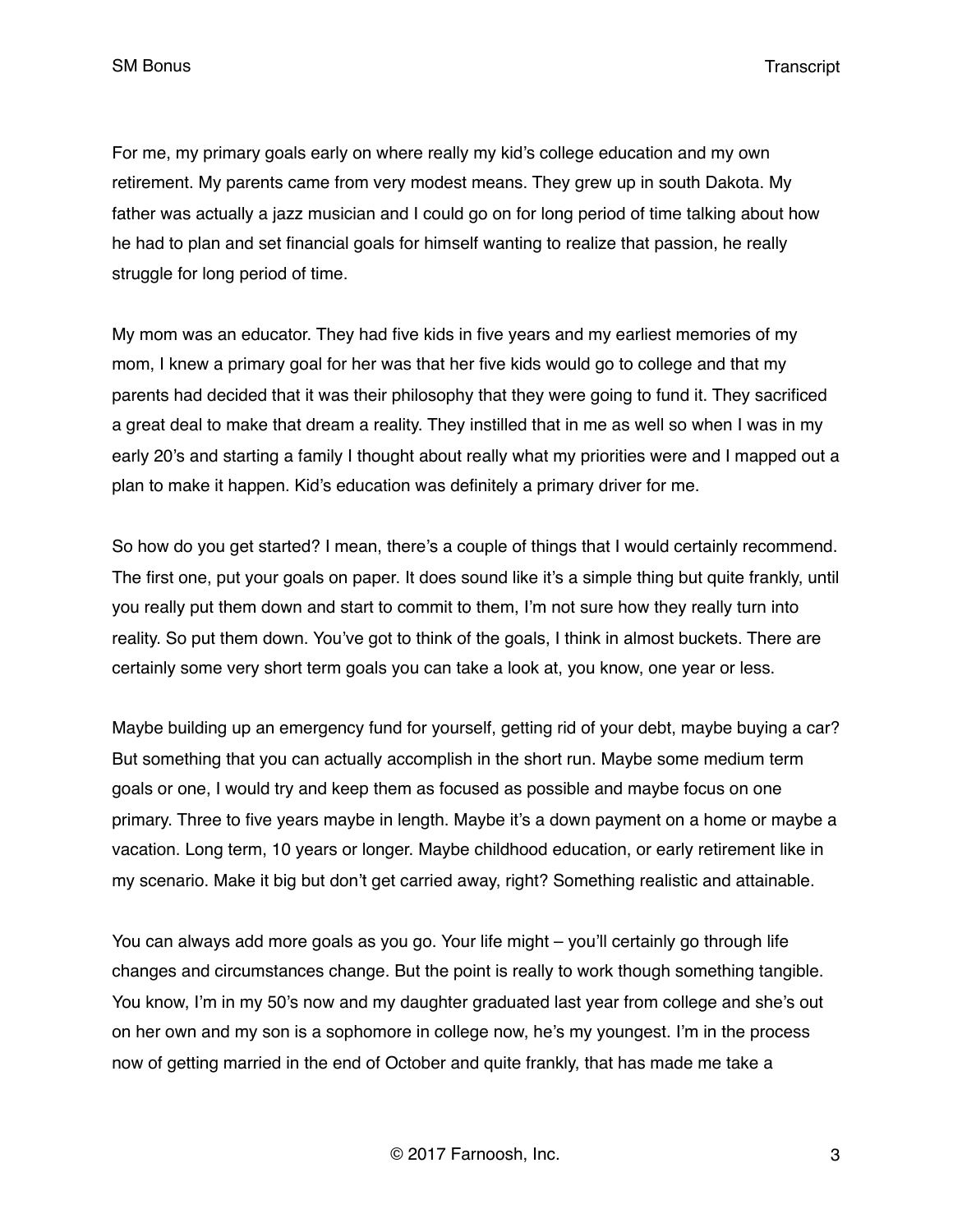reevaluation here of my retirement and my goals and planning for another person and think about how now I might go about that for the short term, medium term, long term perspective.

# [0:06:51.5]

**FT:** I think that what I'm hearing from you is also that it's important to just start. Even if you're not 100% sure about where your life's going to take you, but start with some big dreams, big hopes and don't be afraid to think big and dream big. But start, because that's what's going to motivate you to actually save and you know, life is unexpected. You might decide in 10 years or in 30 days, you don't want what you thought you wanted, that's okay.

The good news is you've got the money now to pivot and to improvise and I like to just remind myself and others of that, that I know it's sometimes scary to dream big. Maybe it seems like an intangible possibility like, "Buying a home? Oh my gosh, I've got student loans." Just save as much as you can. If down the road you decide it's not the house that you want but it's to be able to travel more, the money's there and that's the best news.

So, you know, I do think that a lot of people sometimes feel like, "I just – I don't want to make a bad decision, right? I don't want to create a wrong goal." Is there such a thing as a wrong goal? I kind of think not, I kind of think the whole point is just to get you saving towards something.

# [0:08:13.1]

**NA:** Well, I'm laughing a little bit because recently I saw a 1955 Porsche and I texted my sister with a picture of me in front of it, she told me to walk away from it and she basically said, "You need to walk away from the car, that is not a need, it's a want." But I actually think you're right. This is why goal-setting is so important, it really does help you prioritize, figure out what's important to us, see how you actually have to save.

It also really helps you really prioritize what you don't need, right? And what's not as important. You know, again, maybe I don't need that new car, I'd rather put that money towards something else that's more important to me that I prioritize. We tell our clients at Schwab, the most important thing is to be engaged, we want them to ask questions. The easiest way to stay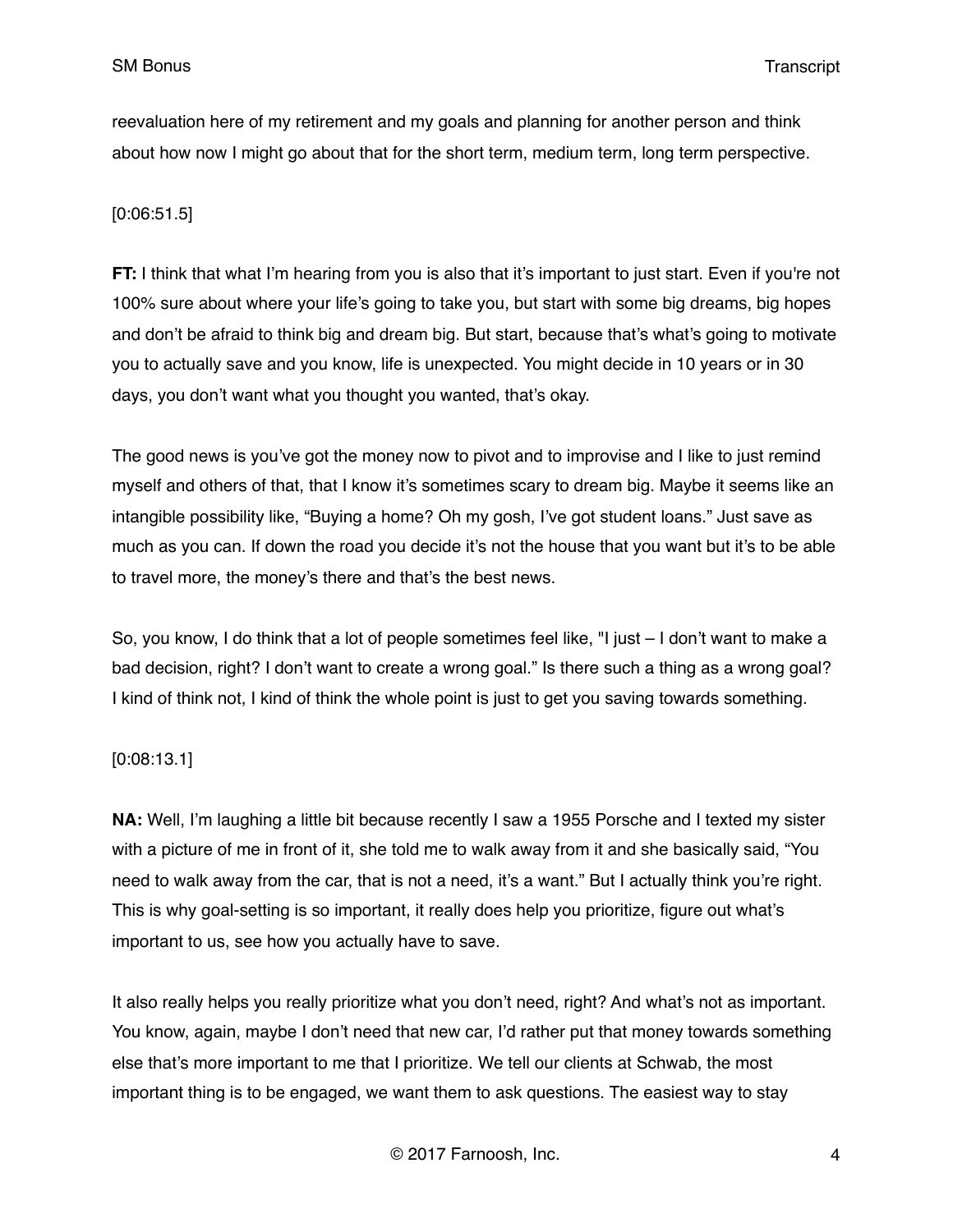engaged quite frankly, as we talked about, is having a written plan. It's having a roadmap for what that financial life looks like. It helps you be realistic with the assessment of where you are, helps you to identify goals, create a roadmap to achieve it.

It's also something you'd come back to and keep updated if you need to and as we've seen, financial planning can help improve people's confidence and help them achieve better outcomes. You know, Charles Schwab's Modern Wealth Index shows having a written financial plan to lead the better daily money behaviors. Those with a written financial plan are likely to be regular savers, feel financially stable, and effectively manage their debt. Investing behaviors; we find that these planners are more likely to stay engaged with their investment, they're aware of the fees they're paying, they have confidence about reaching their goals.

Quite frankly, we found that in difficult markets, they're more likely to stay with that plan and not make emotional reactions to a market. The fact that planning is being, you know, engaged or critical to achieving those goals, according to Schwab's Modern Wealth Index, only 25% of Americans have a written plan. The rest either don't have one at all or they have something in their head but –

# [0:10:15.1]

**FT:** Why is that? Why is that, Nikki? Why aren't people doing more of the planning work? Are they just  $-$  what's lacking?

#### [0:10:23.6]

**NA:** There's a couple of things; the first reason is really, they don't feel like they have enough money right now to actually merit a formal plan. You know, some, it never occurred to them, they don't understand what it is or why they would need it. Others basically say they wouldn't even know the first thing about starting to do that. I started my first plan when I was in my 20's and quite frankly, I'm not certain that I would have met my – certainly, my kid's college funding goals, had I not started that early and I was living paycheck to paycheck back then when I first started having to observe and look at what was going on with my finances.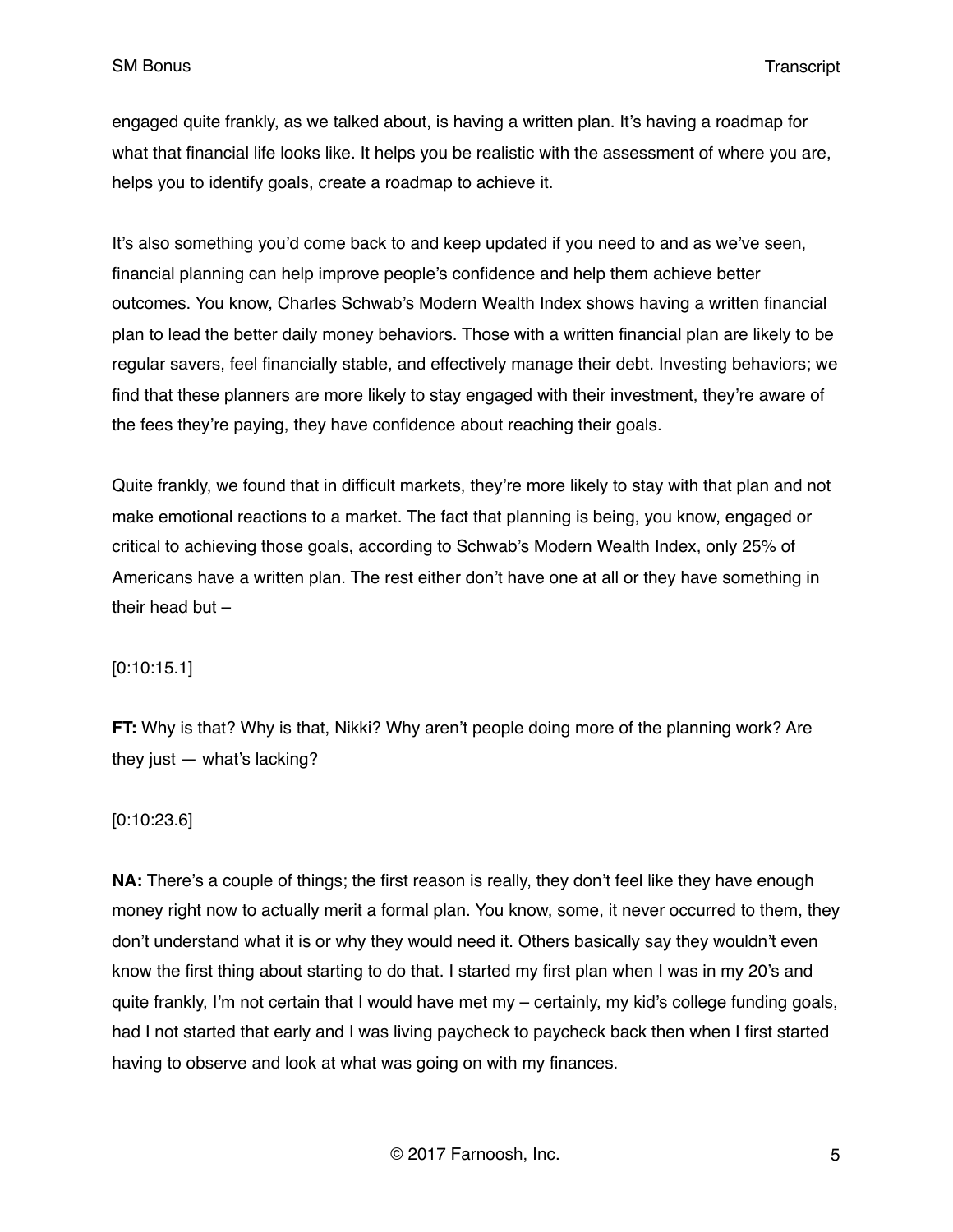### [0:11:03.5]

**FT:** A lot of our listeners may not have a ton of money and in order to, they think, merit working with a financial adviser. A lot of financial advisers market themselves as wealth advisers and if you don't feel wealthy, you don't feel like maybe you're primed to work with a professional.

What's your thought on that and the whole relationship between adviser and client and when would you be ready, realistically, to work with someone professionally and actually pay a fee?

#### [0:11:33.9]

**NA:** Well, access to professional advice is becoming more accessible and more affordable, especially with all that's available now on the internet and on websites and it's a huge focus at Schwab. Without even being a client, you can access extensive research and tools at schwab.com, including guidance on creating a financial plan. There are self-direct tools where you can go on and actually develop a plan on your own, utilizing those tools. This may be all you need to get started. There are also many calculators and that type of thing out there as well.

Sometimes it can also feel really overwhelming; there's a lot of information out there and as your life and your finances evolve and become more complex, you may decide that you want access to a professional. We surveyed a thousand Schwab clients from the 80% of them feel most confident when they have at least some help from an adviser.

There's some things that you want to think about when you're choosing an adviser, somebody to work with. Trust is essential. At Schwab, we encourage investors to ask a lot of questions, be involved, be engaged. So when you're choosing an adviser, you want to range for initial consultation, usually that's complimentary. Ask a bunch of questions; it's important to develop good rapport with your adviser. This is someone you will likely have for the long term relationship. You want to be comfortable personally as well as professionally with them, you know? I mentioned this one first, right?

It certainly is important to have somebody that has credentials and education and understands the business, but this is somebody that you're really going to open up about intimate matters to,

© 2017 Farnoosh, Inc. 6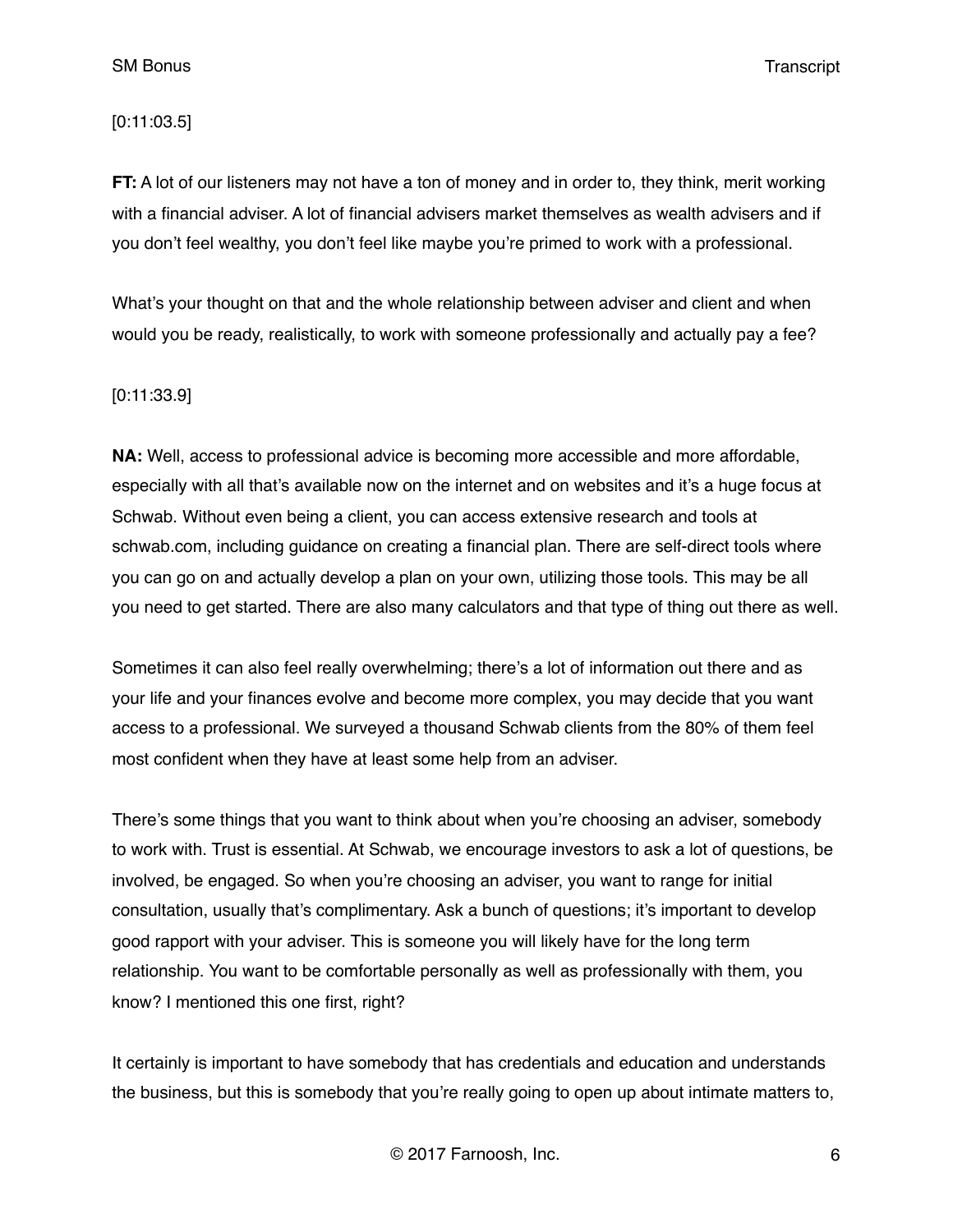in terms of, you know, your money and relationships and your family and our hope is that we're building a relationship where we can help make decisions today that are going to take you in to 10 years, 20 years, 30 years down the road and even quite frankly, in fact, you, not only for the long term but also your family. So that trust piece in that rapport building with an adviser is really critically important, it starts with asking a lot of questions.

# [0:13:41.7]

**FT:** I think also it's important to start asking other friends and colleagues who maybe in your boat if you're newly married or newly a parent — a new parent or started a business that there are certain advisers that are better equipped to help and experience to help those kinds of people. So try to find like people and who are they working with? Sometimes, for me, that's been a great way to narrow down the best kind of professional help that's out there.

Nikki, you oversee 30 Schwab branches and — sorry, can you hear that? That's my child crying in the background. Let me start that over. Nikki, you oversee 30 Schwab branches, that's very impressive and I'm sure you have your ear to the ground as far as what people are worried about/maybe concerned about as far as like, you know, there's so much volatility in the market, we're hearing the R word again. What do you hear from the trenches, what's on people's money minds?

# [0:14:43.1]

**NA:** Yeah, well I've got a lot of questions this year. Certainly we've got a really strong market, we also have some political things going on in the environment, some recent volatility and what that really means for client's investment strategies and clients ask a lot lately with this being the longest running bull market, where for really the last nine years, the market has gone up, "You know, is now the time to get in or out of the market?" Boy, wouldn't it be wonderful if we all knew when exactly to get in, when the market was going to be at its low and when to sell it to high, but that's just not reality. The markets are far more complex than that.

I know markets are going to go up and down, I wish I could understand exactly when that's going to peak and go down. But many emotions unfortunately come into the equations with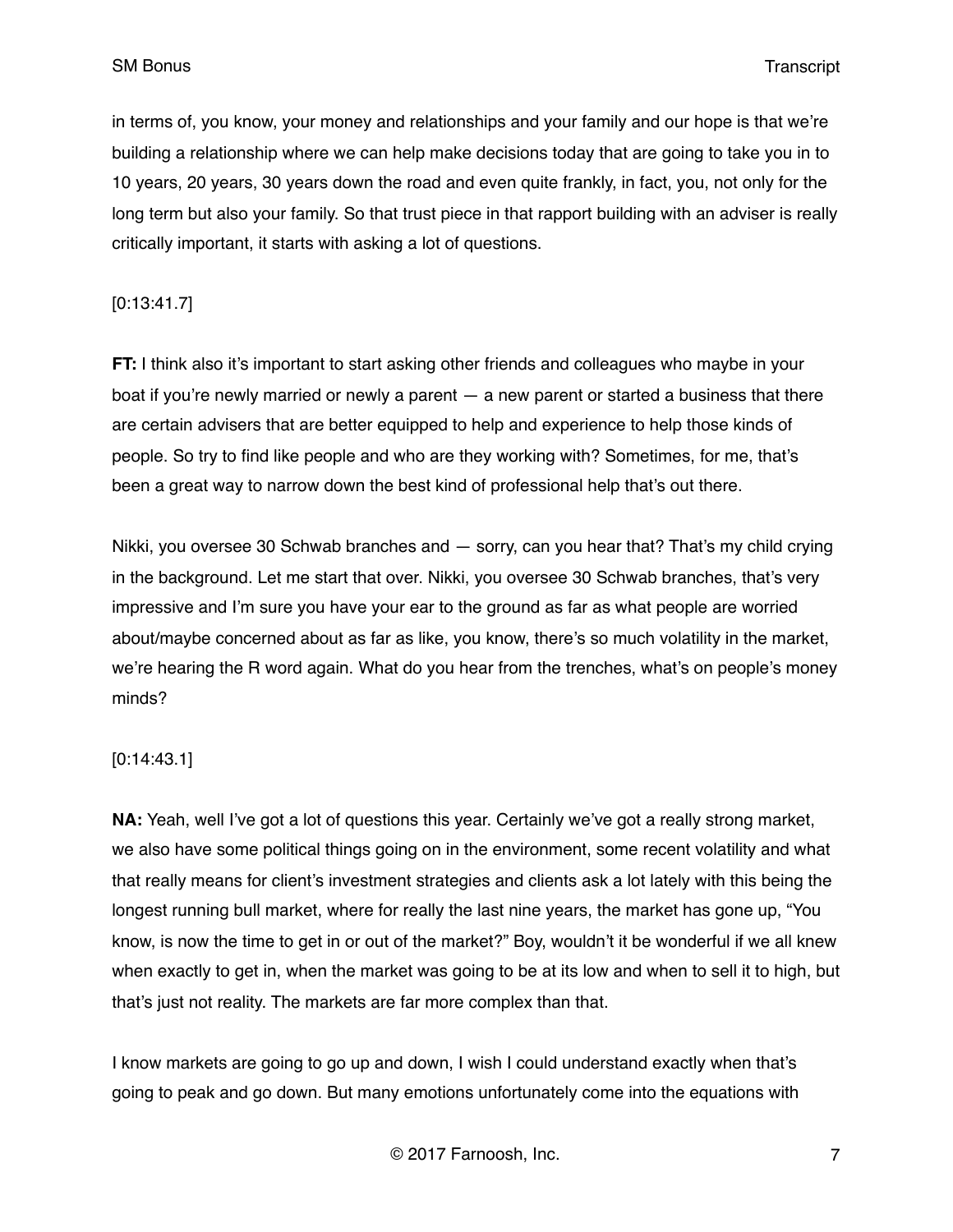investors and now, you know, obviously with what's going on in the market, we're hearing more and more about that. With the market moving up, you have some investors on one hand, they are saying they want to be left out of the party, right? They want to buy and so they'll take a look at buying potentially when the markets at a peak and on the other side, when a market experiences some volatility and declines investors really get scared and a lot of times, investor behaviors, they end up selling.

I can recall back in 2008 when we were going through the housing crisis and the recession and the decline of the market, the market had come down significantly in early 2009 and we still had investors in the sidelines in cash and they were waiting until things got better. So we have a lot of clients right now that are starting to ask those same questions. We have a saying here at Schwab that it's not about timing the market, it's about time in the market and having a long term plan in place. It really does help clients understand that building wealth is a long term endeavor.

You know, for us, our number one investing principle is starting with a financial plan and clients who really start with that plan and they handle the right risk tolerance for themselves and quite frankly, I heard our chief strategist recently, Liz Ann Sonders, who I believe you had on this podcast recently, talk a lot about – that doesn't always just mean, you know, your time horizon, right? Because if you're somebody who's going to start investing now when you have 30 years until you're going to need the money but if the market really turns and goes negative or takes a big dip and you get out and then that timeframe doesn't matter right?

So you've really got to set a realistic timeframe, so that's something that you are going to stomach the ups and downs of the market that is critically important. We find that people who do have that plan are much more equipped to handle the ups and downs of the market.

# [0:17:34.6]

**FT:** I like that. It is not about timing the market, it is about your time in the market and earlier, you also talked about some of the reasons people stay on the sidelines. They are not sure where the market is headed so then they just don't make any moves and I think another reason why people may not make a move as far as planning their financial future is because they feel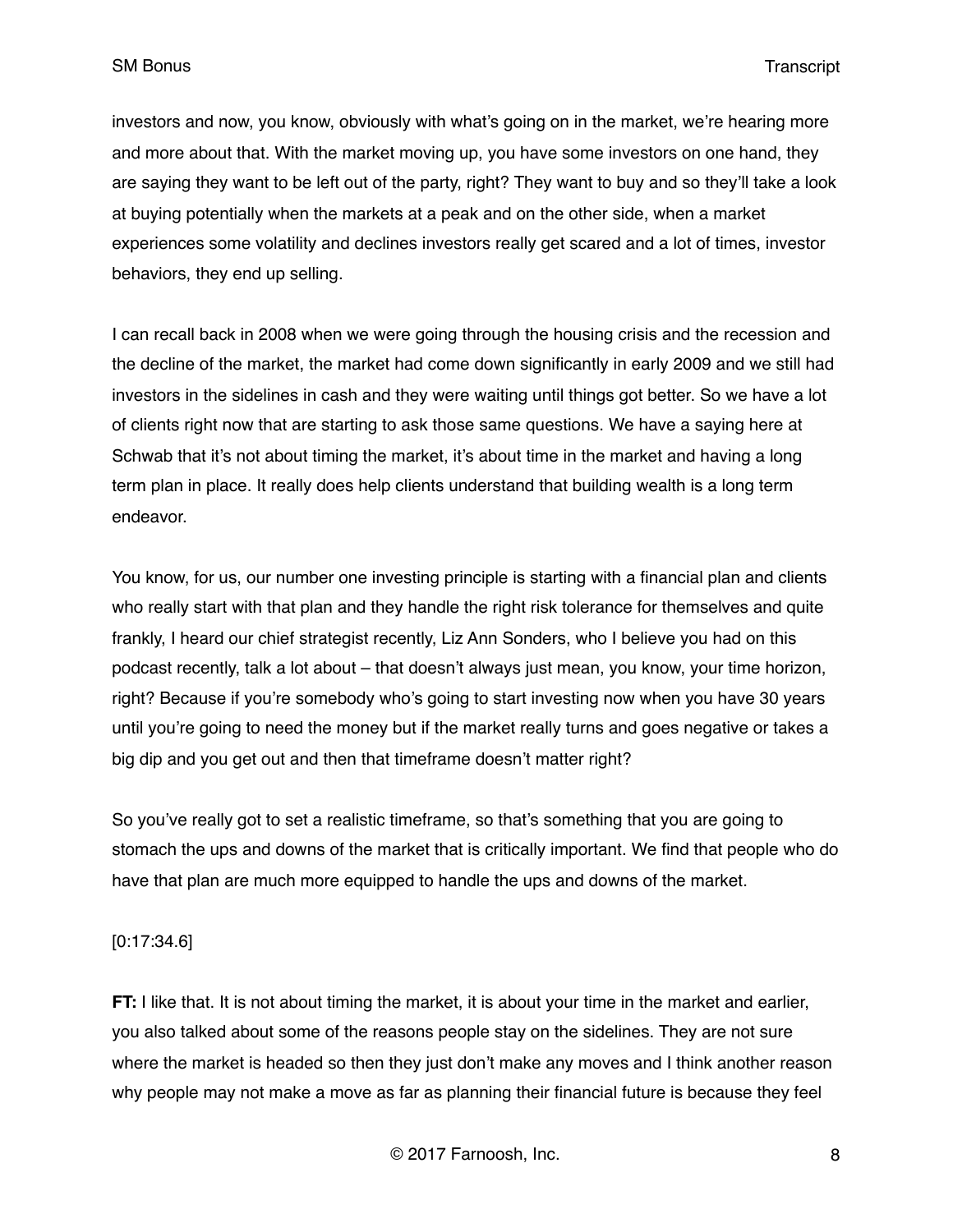like, "You know what? I've got a lot on my plate. I'm paying bills, I've got student loan debt," and so we feel as though, and I can relate, like we don't have the capacity to really look forward, look ahead, plan. We are just trying to keep the lights on.

So part of that, I think, is a mindset shift that needs to happen. You know, sort of like a "you can do it-ness" that needs to kind of be seeped into the brain. But how do you actually motivate yourself to get rid of some of these limiting beliefs that I think a lot of us can relate to?

### [0:18:33.9]

**NA:** Yeah, well the hardest step is the first one, right? You've got to get the plan down on paper and to me, it really makes the rest of it much easier, as we've talked about. I am getting married at the end of October and there are so many things that are involved. It can be so overwhelming just to think about, not just from a budgeting standpoint but, you know, how much do I spend in each particular area? how do I make sure everything is handled?

But getting it down on paper and then really taking a look at the prioritization makes it so much more doable in terms of handling each one of those pieces. According to Schwab's Modern Wealth Index, 58% of Americans say they live paycheck to paycheck. But among those were the written financial plan planners, right? It is less than 40%. So much research shows that even with some very basic planning it can make a huge difference in people's financial lives.

# [0:19:33.2]

**FT:** Yes and actually Carrie Schwab-Pomerantz who was on this podcast, she likes to talk about doing a 30-day financial cleanse, which I think is really fitting here for those of us who may feel like, "Oh I don't know where to start, can I start? Do I have the capacity to start?" I like this. It is a very doable 30-day program to get you to become more mindful about spending and saving. Do you encourage this as well?

[0:19:59.9]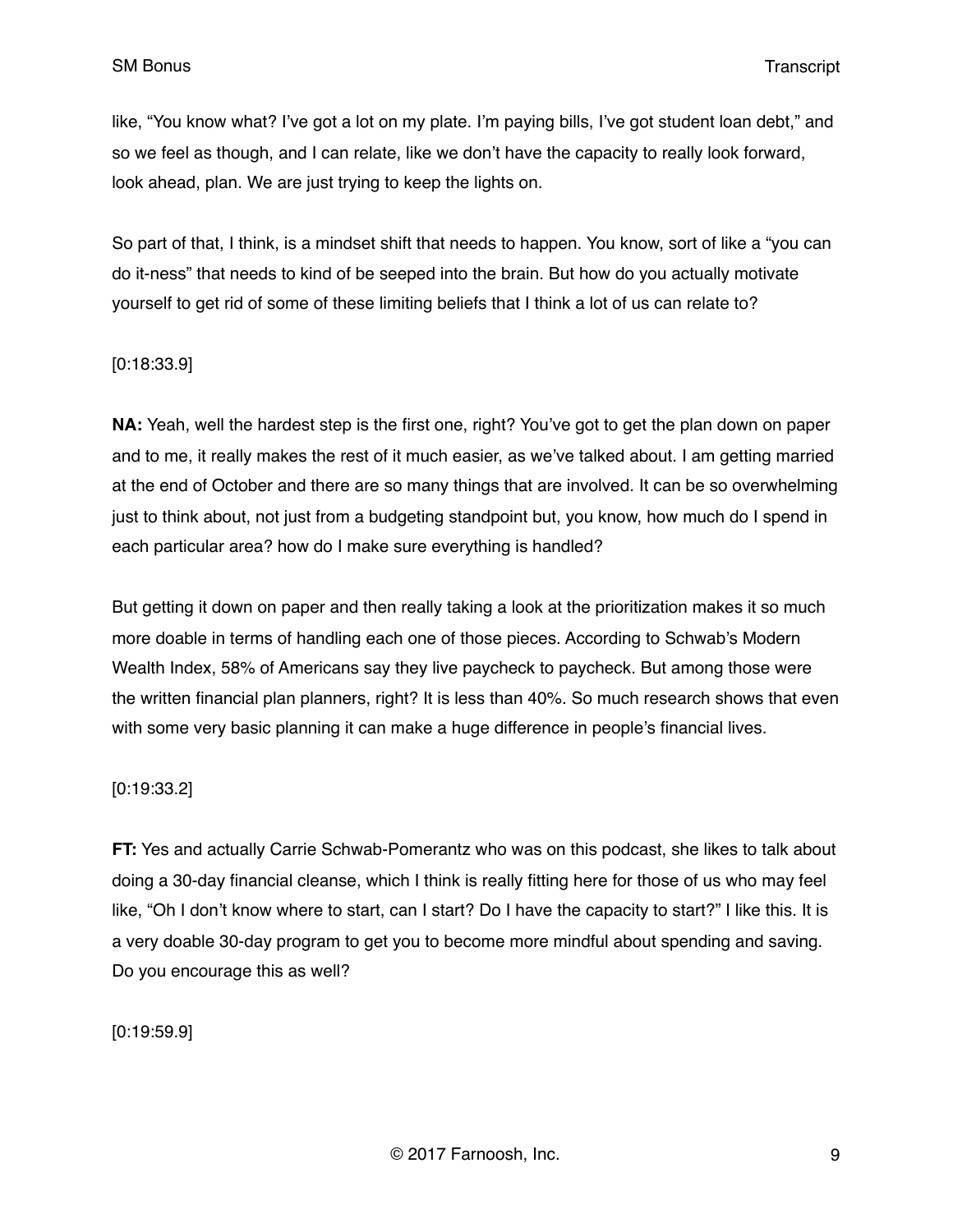**NA:** Absolutely, in fact my daughter just went through this one recently and so Carrie Schwab she was on a recent podcast for you. She runs our Charles Schwab Foundation. She's actually Charles Schwab's daughter and this 30-day financial cleanse is taking 30 days to, as you mentioned, be mindful of the spending and savings habits and so she has a couple of steps here. So if you Google Carrie Schwab Financial Cleanse, you can get the details, but here goes:

So first week you set the stage. If this were a food cleanse, you clean out the refrigerator. So for a financial cleanse, you temporarily put away your credit cards. Use cash for your day to day expenses and you track your expenses and try to pick one area to cut back on. If you are buying too much coffee at a coffee shop, cut that out. The second week, track and categorize all of your spending.

So this is where you take a look at your regular monthly bills and start to separate the things out by category. You include your personal every day expenses that you track the week before and now you really should have a pretty good picture of how your total monthly spending compares to your total monthly income. Week three, that is all about articulating your goals. So now that you know where your money is going, take this week really to think about where you want it to go.

So you set those goals — remember short term, medium term, long term goals and then week four, you put it all together and by then you have a much greater awareness around how you spend your money but also you have thought about what kinds of adjustments you need or want to make to reach your financial goals. Of course having a conversation with a financial professional could help you figure out your financial life as well.

# [0:21:45.9]

**FT:** You know, we actually had on the author of *Money Diaries*, Lindsay Stanberry, who has been chronicling women, especially millennial women's spending habits as told by them through a diary entry and it is so, first of all, it is very fun and interesting to read them. But I think for those who do the entries, what an eye opening experience similar to this cleanse. Like just being cognizant of what you are spending, how much you're spending and how often –